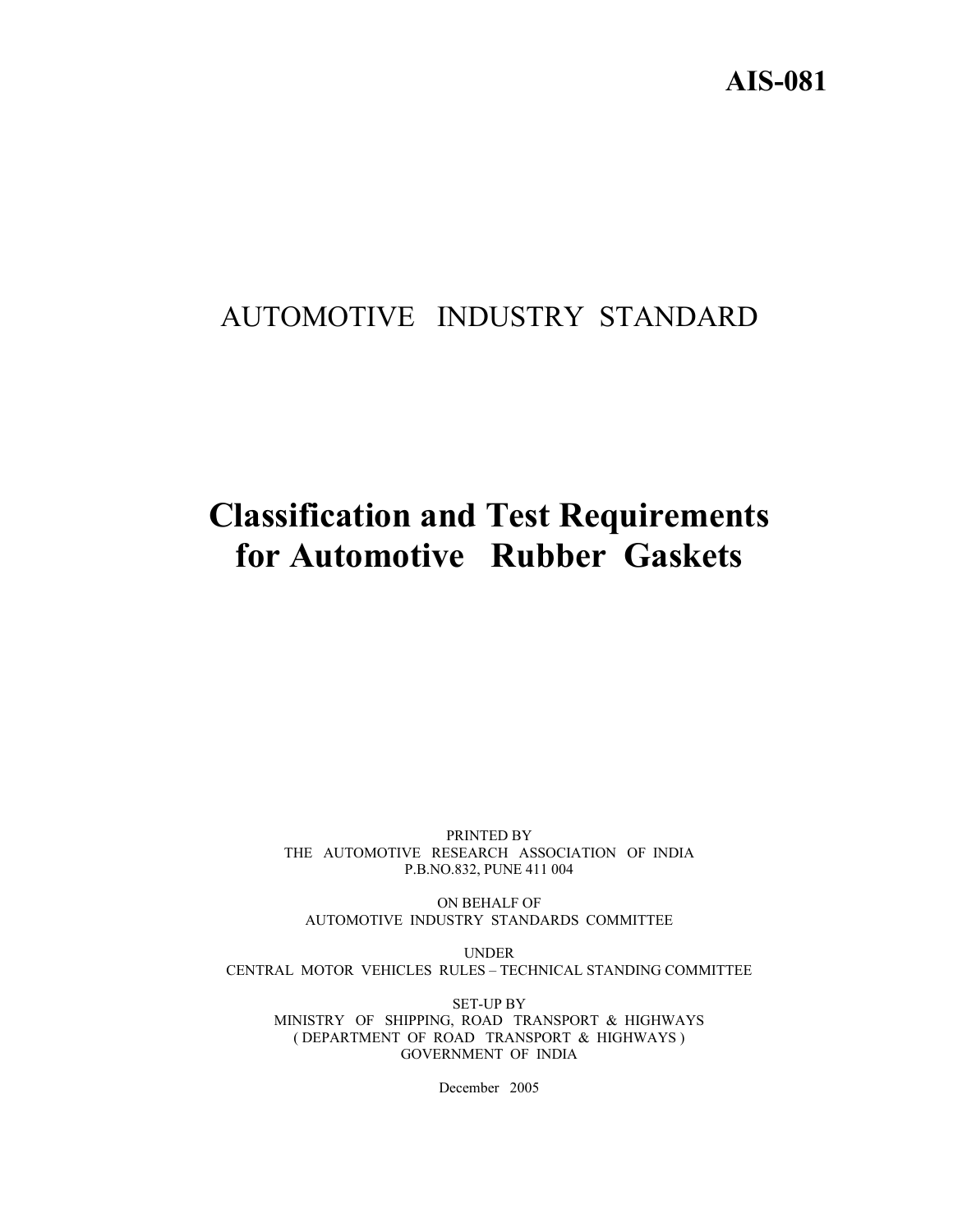| Sr.<br>No. | Corr-<br>igenda. | Amend-<br>ment | <b>Revision</b> | Date | Remark | Misc. |
|------------|------------------|----------------|-----------------|------|--------|-------|
|            |                  |                |                 |      |        |       |
|            |                  |                |                 |      |        |       |
|            |                  |                |                 |      |        |       |
|            |                  |                |                 |      |        |       |
|            |                  |                |                 |      |        |       |
|            |                  |                |                 |      |        |       |
|            |                  |                |                 |      |        |       |

Status chart of the standard to be used by the purchaser for updating the record

**General Remarks :**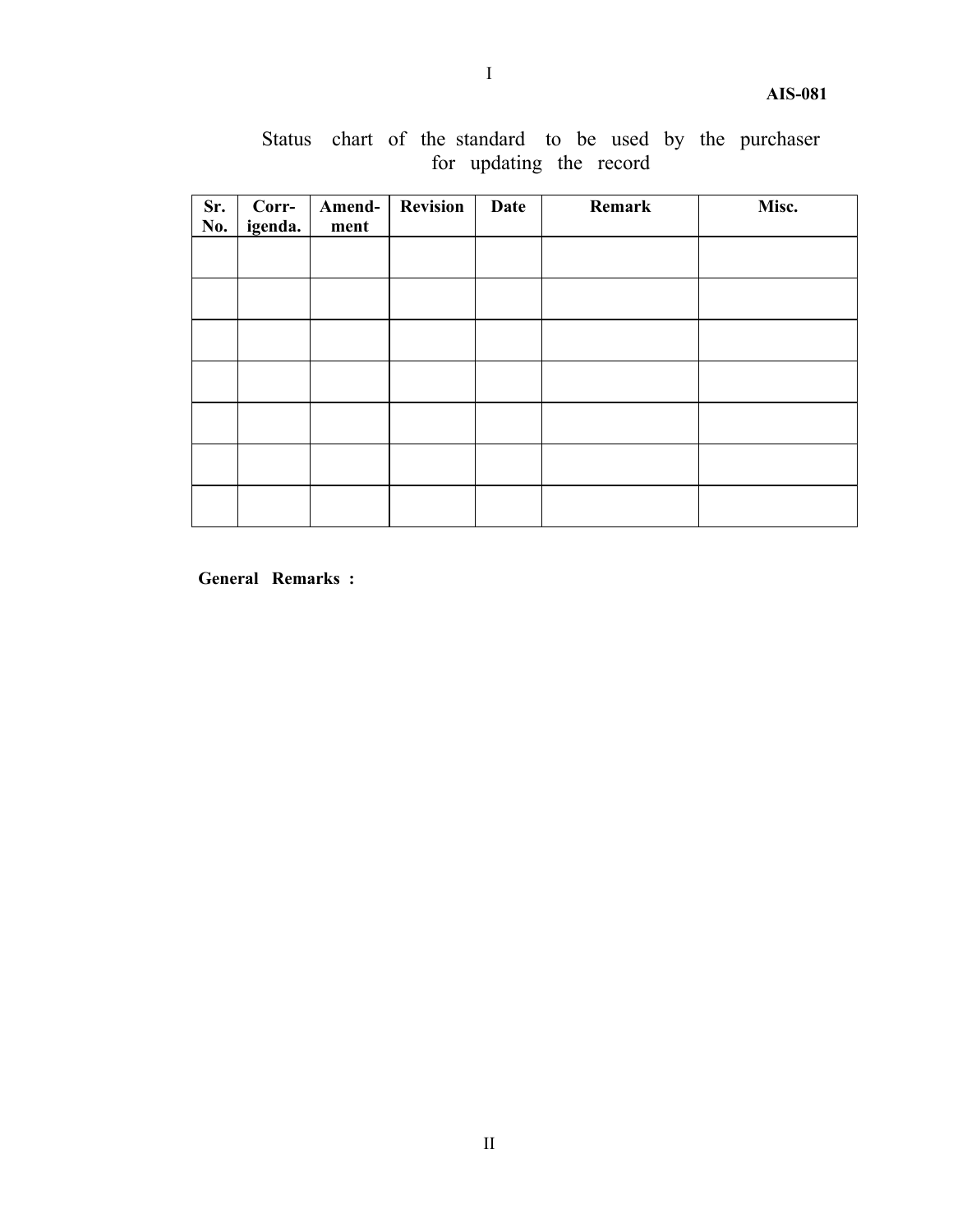#### **INTRODUCTION**

The Government of India felt the need for a permanent agency to expedite the publication of standards and development of test facilities in parallel when the work on the preparation of the standards is going on, as the development of improved safety critical parts can be undertaken only after the publication of the standard and commissioning of test facilities. To this end, the erstwhile Ministry of Surface Transport (MoST) has constituted a permanent Automotive Industry Standards Committee (AISC) vide order No. RT-11028/11/97-MVL dated September 15, 1997. The standards prepared by AISC will be approved by the permanent CMVR Technical Standing Committee (CTSC). After approval, the Automotive Research Association of India (ARAI), Pune, being the Secretariat of the AIS Committee, has published this standard. For better dissemination of this information ARAI may publish this document on their Website.

The present automotive standard is prepared to provide procedure for automotive rubber gasket materials and as a guideline for selection of test methods, defining acceptance criteria, performance requirement.

Considerable assistance has been taken from the following National / International Standards

|   | 1 $SAE$ J 90-95 | : Standard Classification System for Non - Metallic<br><b>Automotive Gasket Materials</b>    |
|---|-----------------|----------------------------------------------------------------------------------------------|
| 2 |                 | ASTM F 104-1995 : Standard Classification System for Non-Metallic<br><b>Gasket Materials</b> |
|   | 3 IS: $3400$    | : Methods of Test for Vulcanized Rubbers<br>(Relevant Part)                                  |

The Automotive Industry Standards Committee (AISC) responsible for preparation of this standard is given in Annex : I.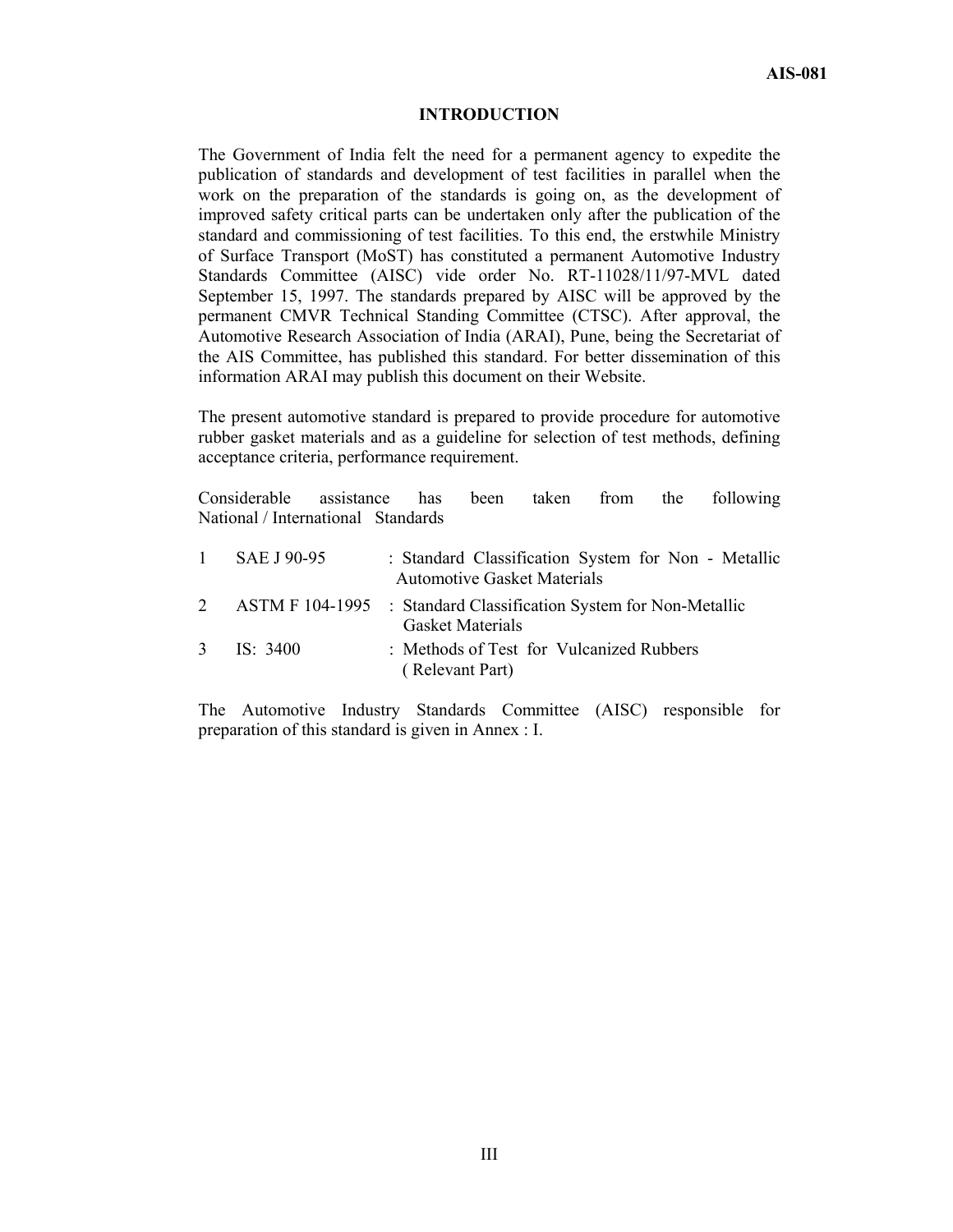# **Classification and Test Requirements for Automotive Rubber Gaskets**

#### **1. SCOPE**

The standard is being prepared for automotive rubber gasket materials. The standard provides guideline for selection of test methods, defining acceptance criteria, performance requirement which are essential for consistency and durability of associated components and minimize the failure of component/s or system in service.

The standard does not include cylinder head gasket materials, which are subjected to high temperature and creep relaxation characteristics.

#### **2. REFERENCES**

| 2.1 | SAE J 90-95 | : Standard Classification System for Non - Metallic<br><b>Automotive Gasket Materials</b>    |
|-----|-------------|----------------------------------------------------------------------------------------------|
| 2.2 |             | ASTM F 104-1995 : Standard Classification System for Non-Metallic<br><b>Gasket Materials</b> |
| 2.3 | IS: 3400    | : Methods of Test for Vulcanized Rubbers<br>(Relevant Part)                                  |

#### **3. SIGNIFICANCE AND USE**

Rubber gasket materials such as cork and elastomers, cork and cellular elastomer and elastomeric treated materials are covered up in the standard for physical and mechanical characteristic requirements. The standard also provides test methods applicable for specific property test and guideline for selection of specification.

# **4. CLASSIFICATION AND TEST REQUIREMENTS OF RUBBER GASKETS**

"Line Call out" as described in SAE J 90-95 and ASTM F 104-95 shall be used to classify rubber gasket materials in six digit number as shown in Table 1 and Table 2.

| Basic six digit number | <b>Basic Characteristic</b>                        |
|------------------------|----------------------------------------------------|
| <b>First Numeral</b>   | $2 =$ to cork                                      |
|                        | $3 =$ cellulose                                    |
|                        | $4 =$ Fluoro Carbon polymer                        |
| <b>Second Numeral</b>  | When first numeral is "2", second numeral :        |
|                        | • $2 = \text{cork}$ and elastomeric (Class 2).     |
|                        | • $3 = \text{cork}$ and cellular rubber (Class 3). |
|                        | When first numeral is "3" second numeral :         |
|                        | • $3$ = elastomeric treated (Class 3).             |
|                        | When first numeral is "4" second numeral :         |
|                        | $\bullet$ 0 = not specified.                       |
|                        | $\bullet$ 9 = as specified.                        |
| Third Numeral          | Compressibility characteristics determined in      |
|                        | accordance with IS 3400: Part $X : 1977$ shall     |
|                        | confirm to the percentage indicated by the         |
|                        | third numeral of the basic six digit number        |

**Table 1 Basic Physical and Chemical Characteristics**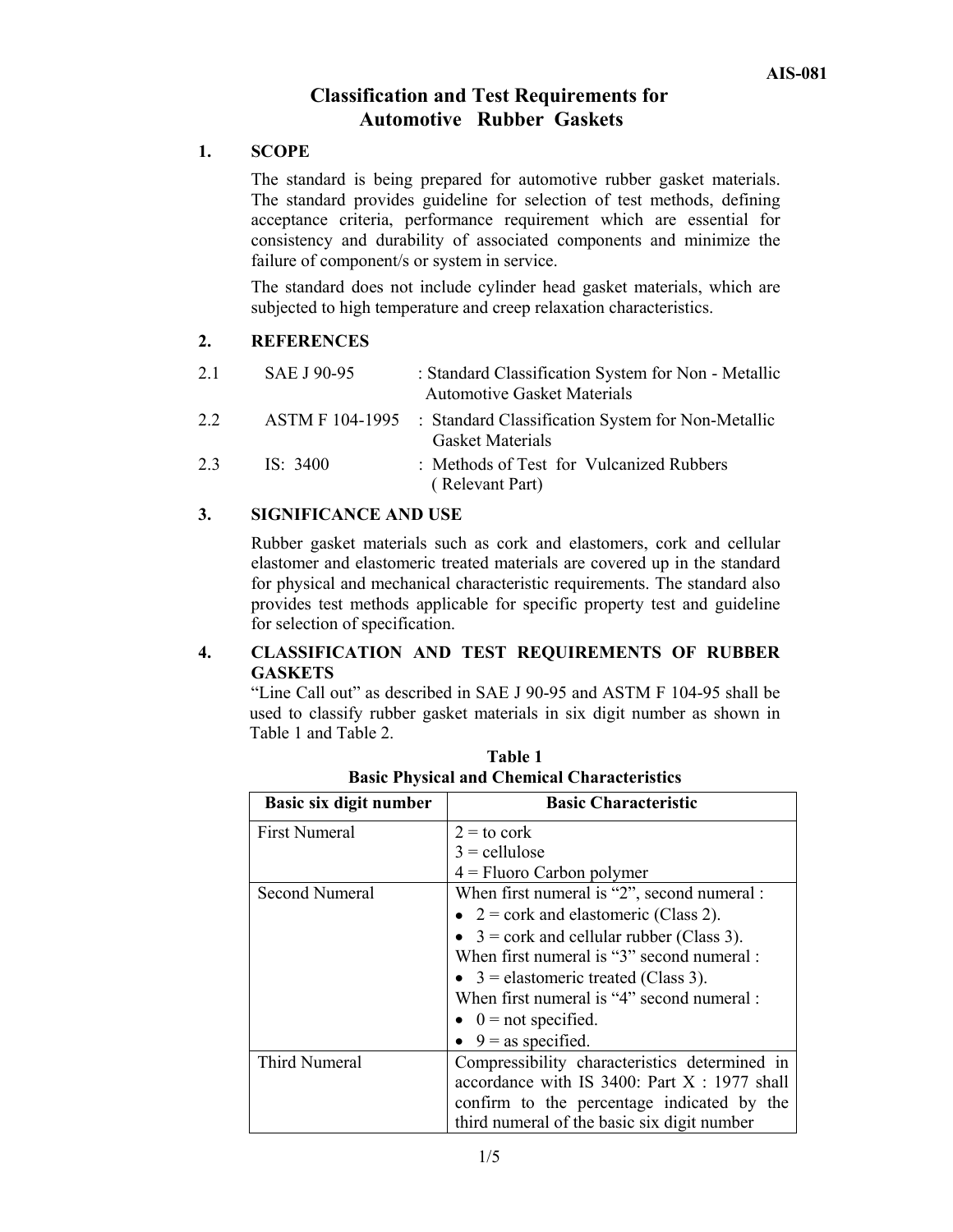| Basic six digit number | <b>Basic Characteristic</b>              |                                                   |  |
|------------------------|------------------------------------------|---------------------------------------------------|--|
|                        | $0 = not specified$                      | $5 = 20$ to $30\%$                                |  |
|                        | $1 = 0$ to $10\%$                        | $6 = 25$ to $40\%$                                |  |
|                        | $2 = 5$ to $15\%$                        | $7 = 30$ to 50%                                   |  |
|                        | $3 = 10$ to $20\%$                       | $8 = 40$ to 60%                                   |  |
|                        | $4 = 15$ to $25\%$                       | $9 =$ as specified                                |  |
|                        | *7 to 17% for compressed sheeter process |                                                   |  |
| Fourth Numeral         |                                          | Thickness increase when immersed in ASTM          |  |
|                        |                                          | No. 3 Oil: determined in accordance with          |  |
|                        |                                          | IS:3400; Part 6:1983 shall conform to the         |  |
|                        |                                          | percent indicated by fourth numeral of the        |  |
|                        | basic six-digit number.                  |                                                   |  |
|                        | $0 =$ not specified                      | $5 = 20$ to $40\%$                                |  |
|                        | $1 = 0$ to $15\%$                        | $6 = 30$ to $50\%$                                |  |
|                        | $2 = 5$ to 20% $7 = 40$ to 60%           |                                                   |  |
|                        | $3 = 10$ to $25\%$ $8 = 50$ to $70\%$    |                                                   |  |
|                        | $4 = 15$ to $30\%$ 9 = as specified      |                                                   |  |
| Fifth Numeral          |                                          | Weight increase when immersed in ASTM No.         |  |
|                        |                                          | 3 Oil: determined in accordance with IS:3400;     |  |
|                        |                                          | Part 6:1983 shall conform to the percent          |  |
|                        |                                          | indicated by fifth numeral of the basic six-digit |  |
|                        | number.                                  |                                                   |  |
|                        | $0 =$ not specified $5 = 40\%$ , max.    |                                                   |  |
|                        | $1 = 10\%, \text{max.}$                  | $6 = 60\%$ , max.                                 |  |
|                        | $2 = 15\%$ , max.                        | $7 = 80\%, \text{max.}$                           |  |
|                        | $3 = 20\%$ , max. $8 = 100\%$ , max.     |                                                   |  |
|                        | $4 = 30\%, \text{ max.}$                 | $9 =$ as specified                                |  |
| <b>Sixth Numeral</b>   |                                          | Weight increase when immersed in Water:           |  |
|                        |                                          | determined in accordance with IS:3400; Part       |  |
|                        |                                          | 6:1983 shall conform to the percent indicated     |  |
|                        |                                          | by sixth numeral of the basic six-digit number.   |  |
|                        | $0 = not specified$                      | $5 = 40\%$ , max.                                 |  |
|                        | $1 = 10\%$ , max.                        | $6 = 60\%$ , max.                                 |  |
|                        | $2 = 15\%$ , max.                        | $7 = 80\%$ , max.                                 |  |
|                        | $3 = 20\%, \text{max.}$                  | $8 = 100\%$ , max.                                |  |
|                        | $4 = 30\%, \text{max.}$                  | $9 =$ as specified                                |  |

| Table 2                                                      |
|--------------------------------------------------------------|
| <b>Supplementary Physical and Mechanical Characteristics</b> |

| <b>Suffix Symbol</b> | <b>Supplementary Characteristics</b>                                                                                                                                                                                                                                                                                                                                                                |
|----------------------|-----------------------------------------------------------------------------------------------------------------------------------------------------------------------------------------------------------------------------------------------------------------------------------------------------------------------------------------------------------------------------------------------------|
| $E$ 00 through E99   | Weight and thickness change after immersion<br>in ASTM Fuel B shall be determined in<br>accordance with IS:3400, Part 6:1983. Weight<br>increase shall not exceed the standard rating<br>number indicated by the first numeral of the<br>two-digit number of the E-symbol. Thickness<br>increase shall not exceed the standard rating<br>number indicated by the second numeral of the<br>E-symbol. |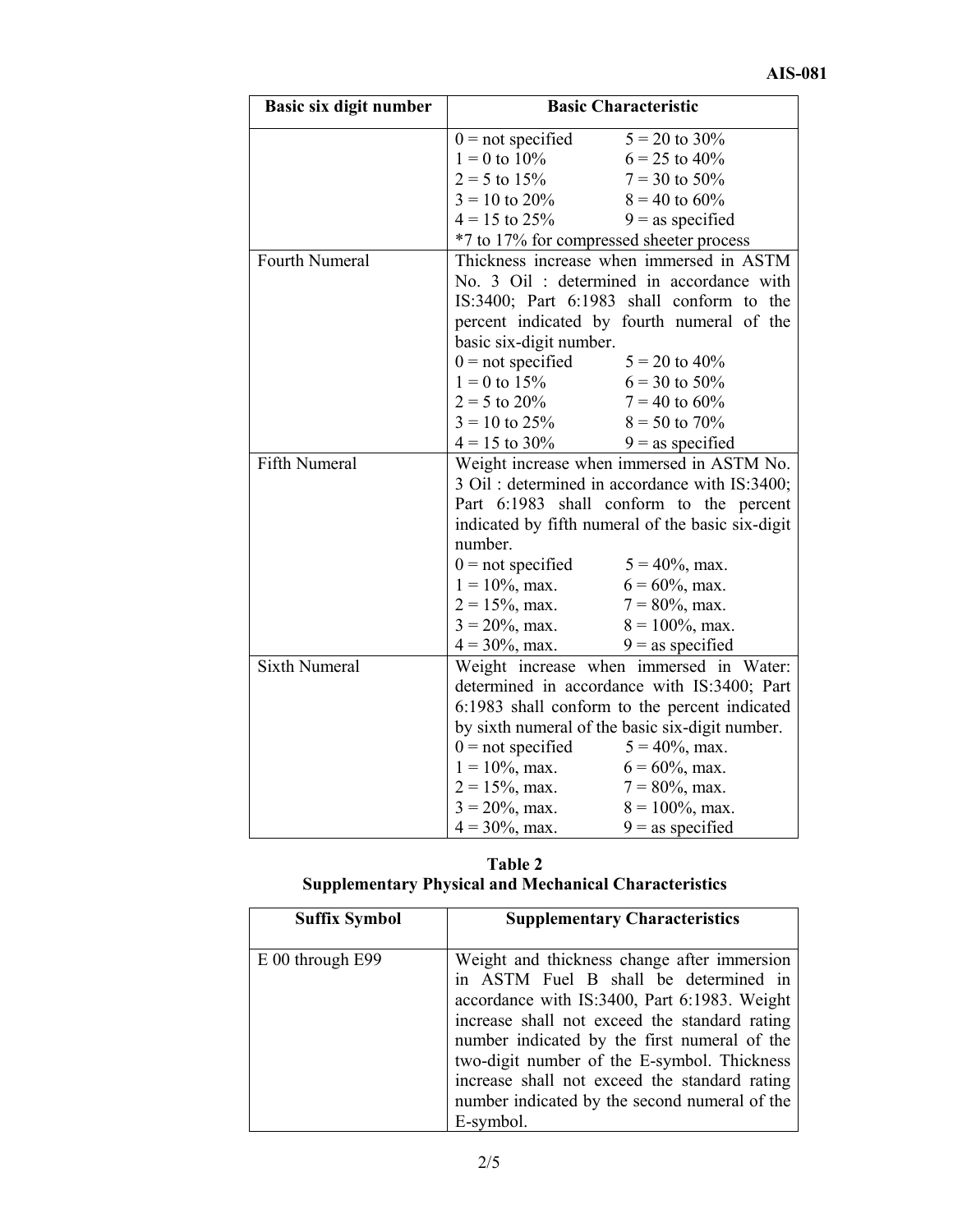| <b>Suffix Symbol</b> | <b>Supplementary Characteristics</b>         |                                                |  |
|----------------------|----------------------------------------------|------------------------------------------------|--|
|                      | Weight Increase,                             | Thickness Increase, %                          |  |
|                      | (first numeral)                              | (second numeral)                               |  |
|                      |                                              | $E0 = not specified$ $E0 = not specified$      |  |
|                      | $E1 = 10$                                    | $E_1 = 0$ to 5                                 |  |
|                      | $E2 = 15$                                    | $E_2 = 0$ to 10                                |  |
|                      | $E3 = 20$                                    | $E \ 3 = 0$ to 15                              |  |
|                      | $E4 = 30$                                    | $E_4 = 5$ to 20                                |  |
|                      | $E5 = 40$                                    | $E = 5 = 10$ to 25                             |  |
|                      | $E6 = 60$                                    | E $6 = 15$ to 35                               |  |
|                      | $E7 = 80$                                    | E $7 = 25$ to 45                               |  |
|                      | $E8 = 100$                                   | $E_8 = 30$ to 60                               |  |
|                      | E9 = as specified E 9 = as specified         |                                                |  |
| H                    | Adhesion characteristics shall be determined |                                                |  |
|                      | in accordance with IS:3400, Part 24:2001.    |                                                |  |
| M1 through M9        | Tensile                                      | strength characteristics<br>shall<br>be        |  |
|                      |                                              | determined in accordance with IS:3400, Part    |  |
|                      |                                              | 1:1987. Results in MPa (psi) shall be no less  |  |
|                      |                                              | than the value indicated by the numeral of the |  |
|                      | M-symbol.                                    |                                                |  |
| S <sub>9</sub>       | Volume                                       | change characteristics,<br>when                |  |
|                      |                                              | immersed in ASTM No. 1 Oil, ASTM No. 3         |  |
|                      |                                              | Oil, and ASTM Reference Fuel A, shall be       |  |
|                      |                                              | determined in accordance with IS: 3400, Part   |  |
|                      |                                              | 6.1983. Results shall be as specified on       |  |
|                      |                                              | engineering drawing or other supplement to     |  |
|                      | this classification.                         |                                                |  |

The classification identifies rubber material used for gasket, specific property desired for the given component and its combination with property values. One of the example to understand the classification system is described below :

# **33424E1M2S9**

where,

- 3 Cellulose
- 3 Elastomeric treated
- 4 Compressibility 15 to 25%
- 2 Thickness increase in ASTM Oil 3, 5 to 20%
- 4 Weight increase in ASTM Oil 3, 30% max.
- E1 Weight and thickness increase in ASTM Fuel B, 10% max.
- $M2 -$  Tensile strength, 17.24Kg/cm<sup>2</sup> max.
- S9 Volume change in ASTM Oil 1 and 3, ASTM Reference Fuel A

#### **5. SAMPLING AND CONDITIONING**

5.1 The number of test specimens, sample size and shape and conditioning prior to performing specified test shall be as per respective IS 3400 specification and as per agreement between vehicle manufacturer and rubber component supplier.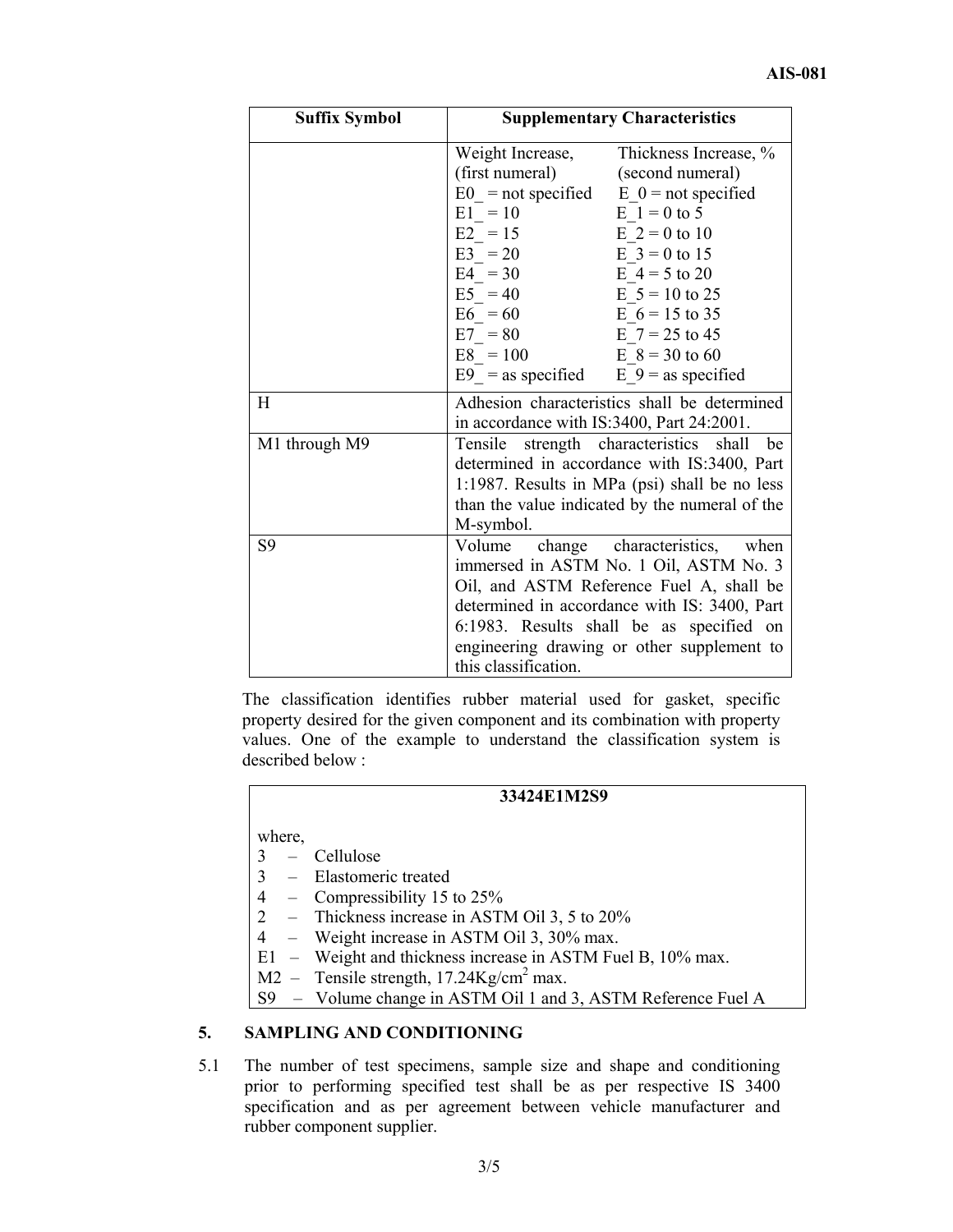5.2 Acceptance criteria shall be based on characteristics given in Table 1 and Table 2. The selection of test and criteria shall be as per agreement between vehicle manufacturer and rubber component supplier for the given gasket component based on its end application and performance requirement for the given type of vehicle. The requirements shall be specified by the vehicle manufacturer on engineering drawing of the component. As a guideline for the selection criteria, Table 3 shall also be followed.

| Table 3                                                 |
|---------------------------------------------------------|
| <b>Typical Test for Type of Rubber Gasket Materials</b> |

| <b>Properties, Characteristics</b><br>and Test Methods                                                                                                                                | <b>Cork</b><br>and<br>Cellular<br><b>Rubber</b><br>Type 1 | <b>Cork</b><br>and<br><b>Cellular</b><br><b>Rubber</b><br>Type 2 | <b>Cellulose</b><br>or Other<br>Organic<br><b>Fibers</b> |
|---------------------------------------------------------------------------------------------------------------------------------------------------------------------------------------|-----------------------------------------------------------|------------------------------------------------------------------|----------------------------------------------------------|
| Compressibility:<br>1000-psi load (Test Method F 36, Procedure G)<br>100-psi load (Test Method F 36, Procedure F)<br>400-psi load (Test Method F 36, Procedure B)<br>Tensile Strength | X<br>$\mathbf{X}$                                         | X<br>$---$<br>X                                                  | X<br>---<br>X                                            |
| Resistance to exposure in ASTM No. 3 Oil:<br>Volume change, 70 h. at 212°F<br>Weight increase, 22 h at 70 to 85°F                                                                     | X                                                         | X                                                                | X                                                        |
| Thickness increase<br>22 h at 70 to $85^{\circ}$ F<br>5 h at 300°F                                                                                                                    |                                                           |                                                                  | X<br>---                                                 |
| Resistance to exposure in ASTM Fuel B                                                                                                                                                 |                                                           |                                                                  |                                                          |
| Weight increase<br>22 h at 70 to 85°F                                                                                                                                                 |                                                           |                                                                  | X                                                        |
| Thickness change<br>22 h at 70 to 85°F                                                                                                                                                |                                                           |                                                                  | X                                                        |
| Resistance to exposure in ASTM No. 1 Oil<br>Volume Change, 70 h at 212°F                                                                                                              | X                                                         | X                                                                |                                                          |
| Resistance to exposure in ASTM Fuel A<br>Volume Change, 22 h at 70 to 85°F                                                                                                            | $\boldsymbol{\mathrm{X}}$                                 | X                                                                |                                                          |
| Resistance to exposure in distilled water<br>Weight increase, 22 h at 70 to 85°F<br>Thickness change, 22 h at 70 to 85°F                                                              |                                                           |                                                                  | X<br>X                                                   |